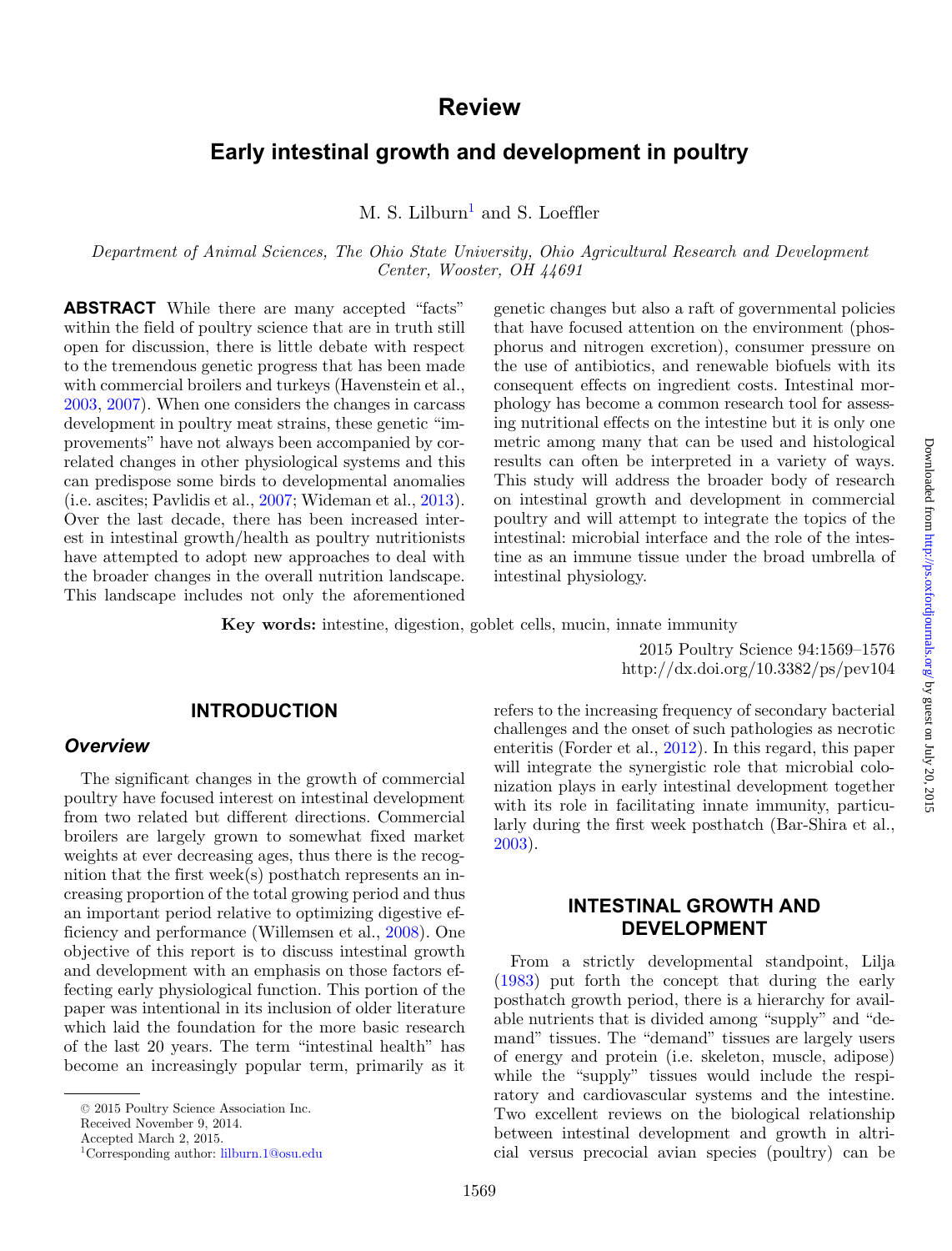found in Konarzewski et al. [\(1989,](#page-6-3) [1990\)](#page-6-4). Immediately posthatch, the proportional growth of the small intestine is greater than that of BW and peaks within the same approximate age range for both poults and chicks (6 to 10 d; Katanbaf et al., [1988;](#page-6-5) Sklan, [2001\)](#page-7-3). Dror et al. [\(1977\)](#page-5-2) compared the relative growth of the various components of the digestive system in light and heavy breed chickens. They reported that the relative weight of the duodenum peaked at 3 d posthatch and was highest among the 3 intestinal segments measured. This was followed by a subsequent decline in relative intestinal growth through 21 d in both breeds. In a follow-up study, forced-feeding doubled the weight of the duodenum in light breed chicks  $(1.71 \text{ vs } 3.52 \text{ g})$ compared with an approximate 30% increase in heavy breed chicks (2.47 vs 3.33 g; Nir et al., [1978\)](#page-6-6). The respective differences in the small intestine were  $+56$ and  $+21\%$  for the light and heavy breeds, respectively. One interpretation of the data could be that the heavy breed chicks had already adapted to increased feed intake as a correlated response to selection for BW. Newcombe and Summers [\(1984\)](#page-6-7) compared the length and relative weight of the small intestine in leghorn and broiler chicks fed diets with different energy densities. In both breed types, the relative weight of the small intestine was increased in the chicks fed the low versus high energy diets and almost twice as high in the leghorn versus broiler chicks. Mitchell and Smith [\(1991\)](#page-6-8) compared the intestinal components in highly selected, relaxed, and unselected broilers. They reported that the relative length of the duodenum, jejunum and ileum were similar in all 3 strains but relative weights were decreased due to selection. Villus area, however, was significantly increased in the highly selected line and this was in line with a previous study by Smith et al. [\(1990\)](#page-7-4) who reported that enterocyte migration rates within the villus were 40% greater in intestinal samples from the highly selected chicks when compared with the relaxed and unselected chicks. In later studies by Uni et al. [\(1995a](#page-7-5)[,b\)](#page-7-6), villus area was observed to be greater in broiler versus layer embryos beginning at 14 d incubation and continued through 7 d posthatch. These authors also reported that the number of enterocytes per villus increased with age and was greater in the broiler embryos/chicks. Dibner et al. [\(1996\)](#page-5-3) and Iji et al. [\(2001a\)](#page-6-9) confirmed the latter observations that the first week posthatch was a critical period for overall intestinal growth. In more recent studies, differences in cereal grains (corn, wheat, sorghum) and form of the grain (whole wheat, ground wheat) that resulted in significant performance results was not due to differences in intestinal morphology (Gabriel et al., [2008;](#page-6-10) Thomas and Ravindran, [2008\)](#page-7-7). In turkey poults, Sell et al. [\(1991\)](#page-7-8) reported that the relative weight of the small intestine increased 4-fold between hatch and 4 d posthatch and this was supported by Uni et al. [\(1998b\)](#page-7-9). Applegate et al. [\(2005\)](#page-5-4) compared commercial turkeys and Pekin ducks, species which have similar egg weights, incubation periods, and hatchling weights.

By 3 d posthatch, however, the ducklings were 36% heavier and were almost twice as heavy by 7 d  $(290$ vs 150 g). Of greatest interest relative to this discussion, however, were the significant differences in villus height and crypt depth already established at hatch and the continued increase in this differential at 1 and 3 d age. These differences, albeit in different species, emphasize the importance of intestinal development relative to supporting accelerated growth within the same or different species. It is also important to note that the changes in intestinal morphology and function during the first week posthatch as defined by histological measurements are accompanied by concomitant maturational changes. This maturational process involves the transition from enterocyte proliferation throughout the villus during the late embryonic/early posthatch period to localized proliferation within the crypt as observed in both chicks and poults (Uni et al., [1998a,](#page-7-10)[b;](#page-7-9) Applegate et al., [1999;](#page-5-5) Geyra et al., [2001a\)](#page-6-11). Within the last 20 years, there has been considerable research and widespread commercial acceptance of *in ovo* delivery of vaccines. This has generated research interest into the *in ovo* delivery of selected nutrients with the goal of accelerating the process of intestinal growth and development. The published results to date have shown increased posthatch intestinal carbohydrate absorption in poults (Foye et al., [2007\)](#page-5-6), increased brush border carbohydrase activity at hatch and increased BW through 10 d posthatch in chicks (Tako et al., [2004\)](#page-7-11), increased villus surface area at hatch through 3 d posthatch in chicks (Smirnov et al., [2006\)](#page-7-12) and increased expression of selected brush border transporters (Tako et al., [2005\)](#page-7-13).

# **INTESTINAL DEVELOPMENT–POSTHATCH ENVIRONMENT**

The contents of the residual yolk are one source of nutrients for hatchlings and yolk nutrients can be transferred to the hatchling via both the blood and intestine up to 72 h posthatch (Noy et al., [1996\)](#page-7-14). These authors also reported that residual yolk sac uptake was faster in fed versus fasted chicks which supported earlier observations in chicks (Heywang and Jull, [1930\)](#page-6-12) and poults (Moran and Reinhart, [1980\)](#page-6-13). Triglycerides and phospholipids represent a high proportion of residual yolk sac lipids in both chicks and turkeys but only amount to approximately 1 g actual triglyceride at hatch (Noble and Moore, [1964;](#page-6-14) Donaldson, [1967;](#page-5-7) Ding et al., [1995;](#page-5-8) Lilburn, [1998\)](#page-6-15). Hurwitz et al. [\(1978\)](#page-6-16) estimated that chicks had a maintenance energy requirement of 4.5 kcal/day. Noy and Sklan [\(1999\)](#page-7-15) calculated that chicks fasted posthatch for 48 h lost 5.3 kcal/d in residual yolk lipid and protein while at the same time had a net increase in intestinal weight. The results from a later study by Noy and Sklan [\(2001\)](#page-7-16) concluded that the immediate priority for residual yolk nutrients is for intestinal development rather than BW gain per se and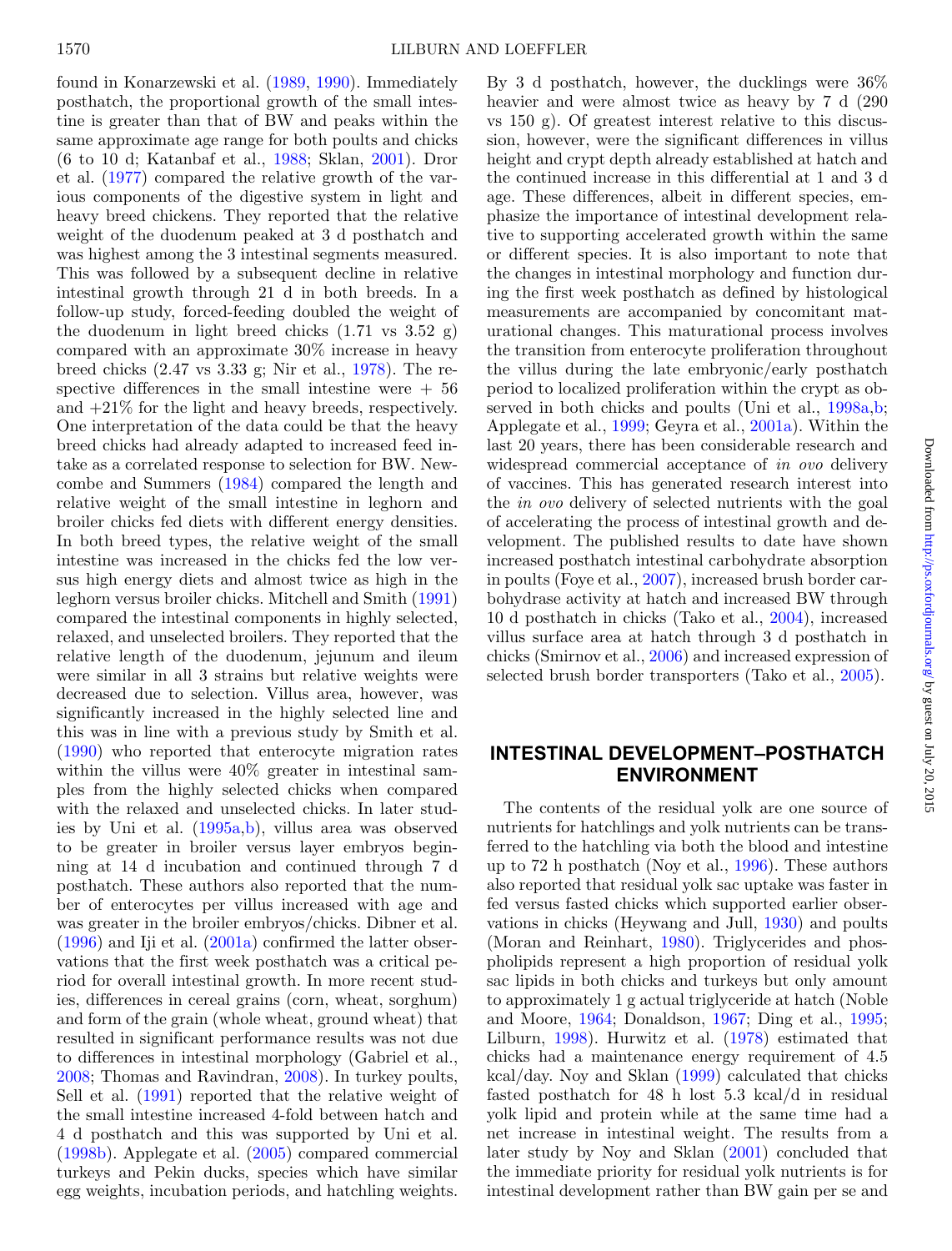there is a selective hierarchy for fatty acid uptake (oleic acid) over glucose or methionine.

The logistics of commercial incubation is such that there is often a lag time between hatch and initial access to feed. This lag time is the result of normal variability in the hatch window, removal of chicks/poults from the hatchers followed by hatchery processing and delivery to growing facilities. The hatch window can be influenced by many factors including variability in incubation temperature and age of hen. The delivery of poults is of greatest potential concern in the United States because independent turkey hatcheries are often one or more states removed from rearing facilities. The potential effect of this lag period on early intestinal growth is similar in scope to what is observed in swine immediately postweaning (Wijtten et al., [2012\)](#page-7-17). Delayed access to feed posthatch has been used by numerous authors as an experimental model to study the effects of early nutrition (or lack thereof) during this critical neonatal period (Geyra et al., [2001b;](#page-6-17) Noy et al., [2001\)](#page-6-18). Various studies have addressed the effects of delayed placement on specific aspects of intestinal development (i.e., goblet cells; Uni et al., [2003\)](#page-7-18) and strategies for addressing this issue (Noy and Pinchasov, [1993;](#page-6-19) Noy and Sklan, [1997;](#page-7-19) Batal and Parsons, [2002;](#page-5-9) Kornasio et al., [2011\)](#page-6-20).

The day a chick or poult arrives at the growing farm is Day 1 from a production standpoint and studies comparing immediate or delayed access to feed in chicks or poults have often not included a third treatment corresponding to days postfeeding (**DPF**). For example, in Geyra et al. [\(2001b\)](#page-6-17), fasted chicks (48 h) weighed significantly less than fed chicks at 4 d posthatch (59 vs 85 g) but not 4 d postfeeding (85 vs 85 g). Their intestinal crypt data supports the BW data in that by 5 to 6 d age, the effects due to fasting are diminished. In a study with poults (Potturi et al., [2005\)](#page-7-20), there were no differences in villus height, width, or crypt depth in poults with immediate or delayed access to feed (48 h) at 1 and 2 DPF but there was, however, a small but significant decline in both these variables at 5 DPF. There were also no treatment effects on proliferating cells per crypt or goblet cell numbers per  $100 \mu m$  villus. From a practical perspective, Turner et al. [\(1999a\)](#page-7-21) had used a similar experimental approach as Potturi et al. [\(2005\)](#page-7-20) and found no differences at 13 DPF in each of two experiments. In a similar study with ducklings that had either immediate or delayed access to feed and water posthatch, there were no differences between treatments in BW or selected aspects of intestinal development or intestinal immunity at 6 d postfeeding (Loundon et al., [2011\)](#page-6-21).

## **INTESTINAL DEVELOPMENT–MICROBIAL INTERACTIONS**

One of the interesting observations by Potturi et al. [\(2005\)](#page-7-20) was the increased presence of aerobic bacteria within the ileum in poults with delayed access to feed. It has been recognized for many years that the intestinal– bacterial interface is established shortly after hatch or

feeding (Shapiro and Sarles, [1949;](#page-7-22) Naqui et al., [1970\)](#page-6-22) and this is largely the basis for the use of probiotics and the concept of competitive exclusion (Rantalaa and Nurmi, [1973;](#page-7-23) Nurmi et al., [1992\)](#page-7-24). The establishment of an intestinal microflora population is also essential for early intestinal development (Furuse and Okumura, [1994;](#page-6-23) Lan et al., [2005\)](#page-6-24). Cook and Bird [\(1973\)](#page-5-10) reported that duodenal villus area was significantly increased in conventional versus germ-free chicks at 5 d posthatch with large numerical differences also being observed at 1, 2 and 4 d age. These authors studied enterocyte proliferation via radiolabelled thymidine and observed that at 7 d posthatch, conventional chicks had twice the number of radiolabelled nuclei. Rolls et al. [\(1978\)](#page-7-25) subsequently showed that the rates of enterocyte migration were greater in conventional chicks, was reduced in the upper versus lower intestine, and was not influenced by the inclusion of dietary fiber (wheat bran).

While the literature supports the positive effects of the intestinal microflora on intestinal development, this did not necessarily result in increased growth as germ-free chicks and poults were heavier than conventional birds (Forbes et al., [1958;](#page-5-11) Forbes and Park, [1959;](#page-5-12) Coates et al., [1963\)](#page-5-13). There were only small differences in feed passage rate in germ-free versus conventional chicks and no differences in starch digestibility or glucose absorption (Coates, [1973;](#page-5-14) Coates et al., [1981\)](#page-5-15). Salter and Fulford [\(1974\)](#page-7-26) reported no effects of the gut microflora on protein digestibility but Kussaibaiti et al. [\(1982\)](#page-6-25) and Yokota and Coates [\(1982\)](#page-7-27) reported improved protein digestibility and methionine absorption, respectively, in germ-free chicks. Muramatsu et al. [\(1987\)](#page-6-26) reported that overall protein synthesis was enhanced in the intestine and liver of conventional chicks and hypothesized that the increased energetic cost of protein synthesis may have decreased the available energy needed for overall BW gain.

As discussed above, the physiological importance of intestinal–microbial interactions has been recognized and accepted for over 50 years and is currently an active area of research given increased consumer perceptions relative to food safety and dietary subtherapeutic antibiotics. Much of the research has focused on understanding the mechanisms of bacterial attachment and modulation of the intestine. The interface between intestinal bacteria and the intestine is a mucous layer that is largely an aqueous layer containing a biological mixture of electrolytes, enzymes, some sloughed cells and glycoproteins called mucins (Satchithanandam et al., [1990\)](#page-7-28). The mucus layer varies in thickness and composition throughout the gut and protects the underlying enterocytes lining the villus from mechanical, enzymatic, and chemical challenges in addition to being a source of intestinal lubrication (Sharma and Schumacher, [1995\)](#page-7-29). Mucin proteins are the backbone of mucus and they are a heterogeneous family of proteins coded by the *MUC* gene family. Individual mucins contain a central glycosylated region composed of tandem peptide repeats rich in serine and threonine with O-linked oligosaccharide side chains that may contribute up to 80% of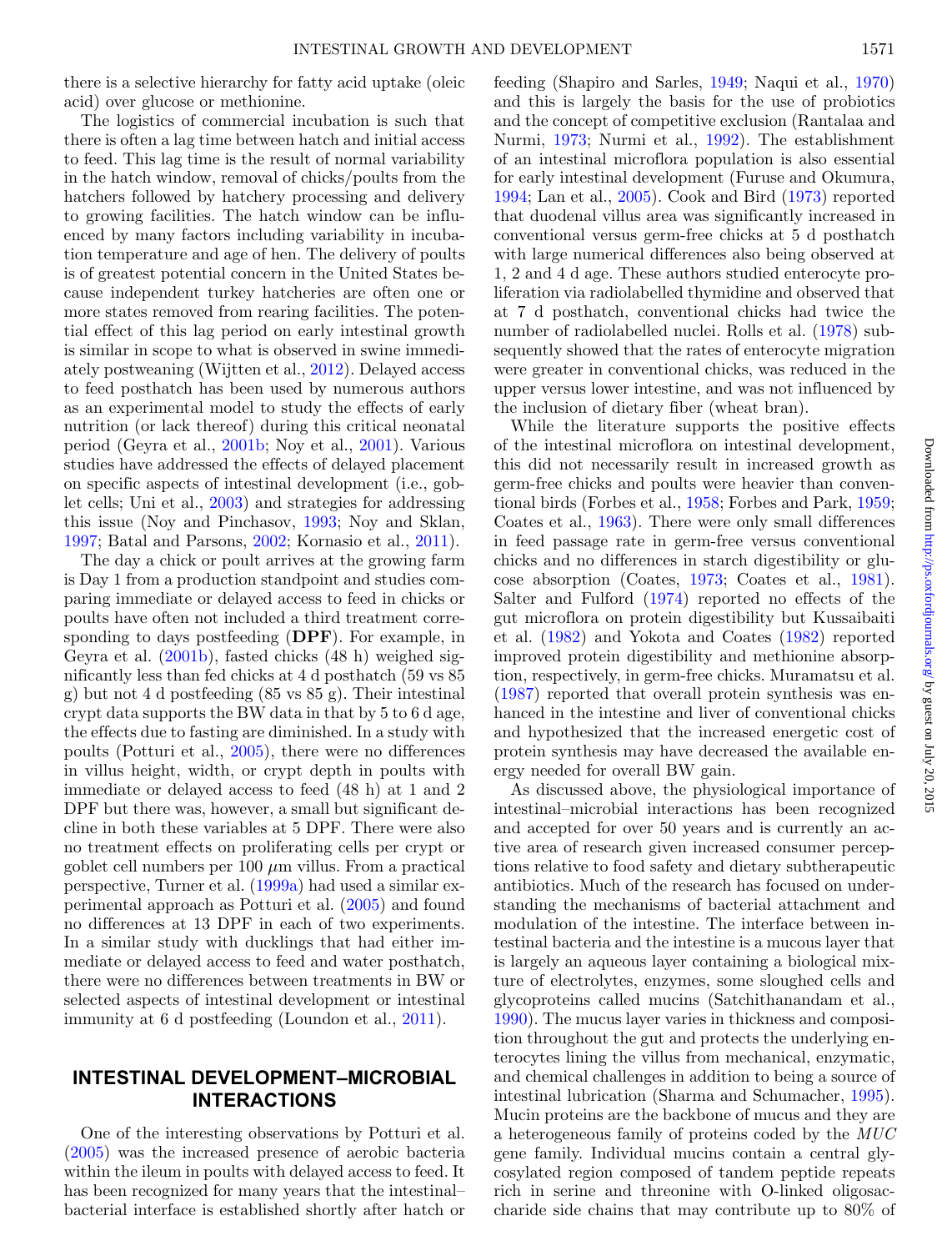the mass of the mucin–glycoprotein complex (Kim and Gum, [1995;](#page-6-27) Perez-Vilar and Hill, [1999\)](#page-7-30). Both the number of tandem repeats in the central region (major domain) and the amino acid profile is a function of unique mucin genes. At the C- and N-terminal regions of the protein are smaller or minor domains that are nonglycosylated and rich in cysteine (Desseyn et al., [2000;](#page-5-16) Forder et al., [2007\)](#page-5-17). The oligosaccharide side chains vary in both length and composition and this can be influenced by diet (Sharma et al., [1997;](#page-7-31) Deplancke and Gaskins, [2001\)](#page-5-18). Differences in histochemical staining led to the classification of mucins as either neutral or acidic with the latter category being further delineated into sulfated or sialylated mucin types (Forder et al., [2007\)](#page-5-17). The carbohydrate side chains are hypothesized to be important regulators of bacterial attachment and mucin degradation (Tsai et al., [1991;](#page-7-32) Macfarlane and Gibson, [1991;](#page-6-28) Hoskins, [1993;](#page-6-29) Mack et al., [1999\)](#page-6-30).

Mucins are further characterized as either membrane bound or secretory (gel-forming, non gel-forming; Desseyn et al., [2000\)](#page-5-16) and the predominant gel-forming mucin in the small and large intestine is *MUC2*. Mucin gene expression, packaging of the carbohydrate side chains, and secretion of mucus occurs via goblet cells, a form of enterocyte that primarily originates at the base of the crypt (Cheng and Leblond, [1974\)](#page-5-19). Goblet cells are found throughout the intestinal tract but their proportional contribution to the entire population of enterocytes within a segment of the intestine is variable (Specian and Oliver, [1991\)](#page-7-33). Within the Golgi apparatus of goblet cells, membrane-bound glycosyltransferases facilitate the synthesis of the oligosaccharide chains via the addition of individual monosaccharides whereas sulfate is transferred via a Golgi sulfotransferase (Paulson and Colley, [1989;](#page-7-34) Brockhausen et al., [1998\)](#page-5-20). Goblet cell mucin secretion occurs by 2 distinct processes, simple exocytosis (baseline secretion) and compound exocytosis. In simple exocytosis, mucin glycoproteins are assembled and stored in granules before they are secreted from the apical surface. Compound exocytosis or the accelerated release of stored granules can occur in response to an inflammatory challenge or endocrine stimulation (Deplancke and Gaskins, [2001\)](#page-5-18). The expression of different mucins as defined by their unique protein backbones and different glycosylation patterns will vary within different segments of the digestive tract and as mentioned previously, *MUC2* is the primary mucin in the small intestine and colon of poultry whereas *MUC5AC* is more largely expressed in the proventriculus (Smirnov et al., [2004\)](#page-7-35).

There are a number of factors which can influence mucin biosynthesis and secretion including de novo bacterial interactions, supplemental probiotics, diet, and poultry management including immediate or delayed access to feed and feed withdrawal. Smirnov et al. [\(2005\)](#page-7-36) observed a considerable increase in goblet cell area and staining intensity in chicks supplemented with a probiotic when compared with Control chicks or those fed an antibiotic. Forder et al. [\(2007\)](#page-5-17) compared chicks reared in a low bacterial load environment with conventional chicks and reported no differences in the morphology or number of goblet cells at 4 d posthatch but the conventionally reared chicks had an increased proportion of goblet cells expressing acidic mucin that were sialylated versus sulfated. They hypothesized that the extended period of sulphated mucin expression was an indication of immature goblet cells as proposed by Turck et al. [\(1993\)](#page-7-37). In a recent publication, Cheled-Shoval et al. [\(2014\)](#page-5-21) reported that in germ free chicks at 7 d posthatch, the number of goblet cells with both neutral and acidic mucins was reduced with sulfated goblet cells being predominant among the acidic cells. Direct dietary supplementation with probiotics has been reported to positively affect goblet cell numbers and morphology and overall mucosal thickness in poults and broiler chicks (Rahimi et al., [2009;](#page-7-38) Tsirtsikos et al., [2012\)](#page-7-39).

The role of goblet cells and mucous secretion as a first line of enterocyte protection is well established (Lievin-Le Moal and Servin, [2006\)](#page-6-31). Intestinal goblet cells also secrete a family of small protease resistant peptides called trefoil factors (Wong and Poulsom, [1999;](#page-7-40) Taupin and Podolsky, [2003\)](#page-7-41). In mammals, Trefoil Factor 3 is often referred to as intestinal trefoil factor and it works synergistically with mucin to enhance the intestinal barrier response to luminal challenges and facilitates epithelial repair (Kjellev, [2009\)](#page-6-32). Jiang et al. [\(2011\)](#page-6-33) reported that Trefoil Factor 2, which is largely absent in the intestine of humans and rodents, is found in the small intestine of chickens so there may be species and location differences in the expression of specific trefoil factor isoforms. In the latter report, embryonic expression levels were high in the duodenum, jejunem, and ileum followed by a significant decline at hatch. In the jejunem and ileum, however, the significant decline at hatch was followed by a progressive increase through 5 d posthatch.

The regulation of mucin synthesis is in concert with microbial colonization of the gut in mammals and they are important components of the innate immune system (Dharmani et al., [2009;](#page-5-22) Kim and Ho, [2010;](#page-6-34) McGuckin et al., [2011\)](#page-6-35). In poultry, the developing microbiome and diet are the 2 primary sources of antigens encountered by gut associated lymphoid tissue (**GALT**) in the first d posthatch (Friedman et al., [2003\)](#page-5-23). Caecal tonsils, Meckel's diverticulum, and the bursa fabricius are well-recognized components of the intestinal GALT in poultry (Muir, [1998\)](#page-6-36). Bar-Shira et al. [\(2003\)](#page-5-1) reported that the tissues comprising the GALT contained T and B cells that were developmentally immature until approximately 2 wks posthatch. In a subsequent report by Bar-Shira and Friedman [\(2006\)](#page-5-24), it was speculated that the initial innate immune response consisted of a heterophil response in combination with maternal antibodies followed by a secondary mucosal response after feeding and the presence of microflora in the gut. This supported the previous report by Honjo et al. [\(1993\)](#page-6-37) that the establishment of a microflora population played a role in IgG and IgA synthesis within the gut as germ-free chicks had diminished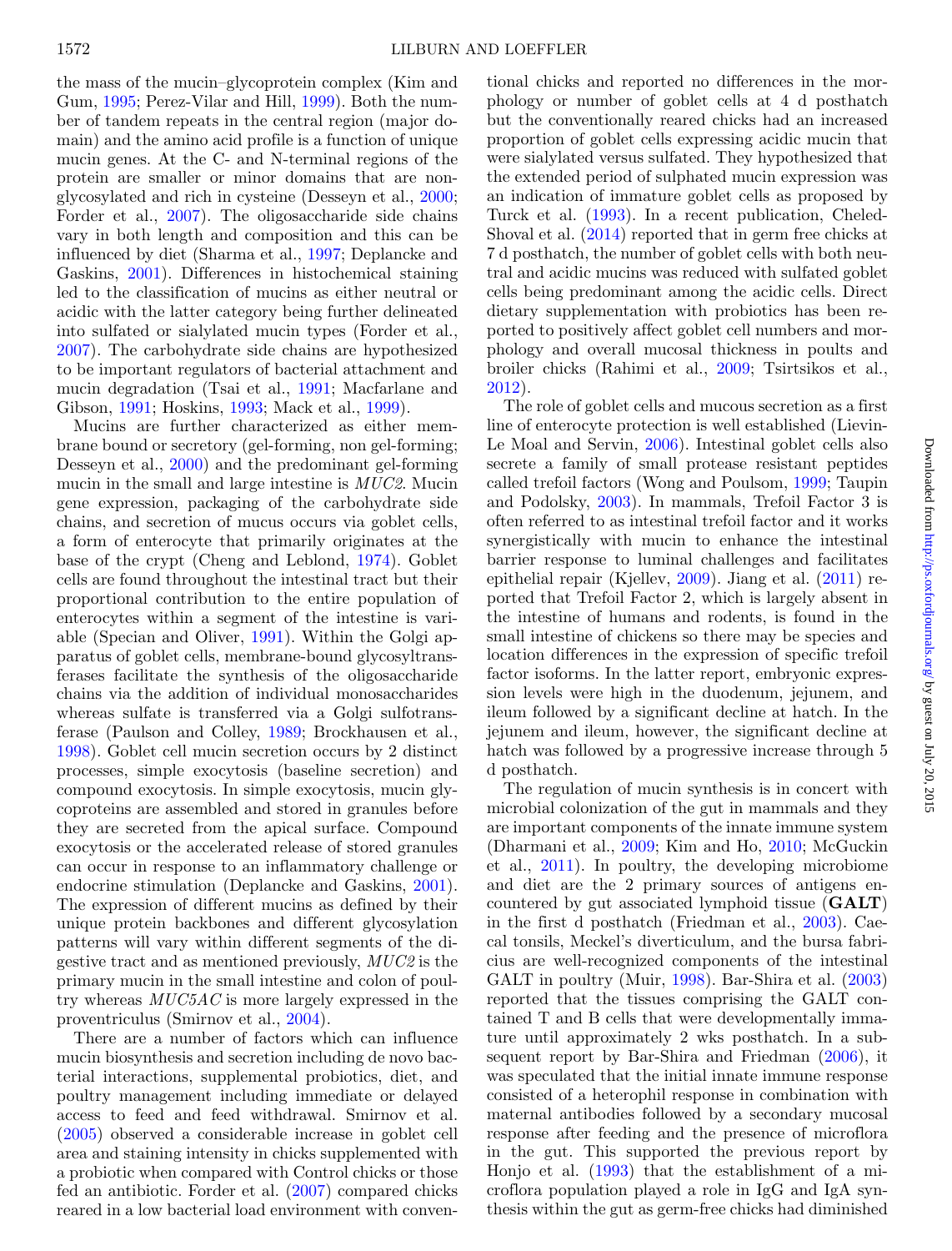lymphoid follicle development within the cecal tonsils when compared with conventional chicks.

With respect to maternal immunoglobulins, IgY is considered to be the equilvalent of IgG in mammals and is found primarily in the egg yolk and there is little IgA found in the yolks of fresh eggs (Leslie and Chem, [1969;](#page-6-38) Rose et al., [1974\)](#page-7-42). IgA is deposited primarily in the albumin and Kaspers et al. [\(1996\)](#page-6-39) showed that there can be a 36 to 44% transfer of IgA to the yolk during the course of incubation although it is not subsequently transferred into the embryonic circulation (Rose and Orlans, [1981\)](#page-7-43). Bar-Shira et al. [\(2014\)](#page-5-25) suggested that maternal antibodies, particularly IgA (**mIgA**), are a source of intestinal mucosal protection until approximately 7 d posthatch when the mucosal immune system is mature. These authors presented evidence showing that mIgA levels were consistently high from hatch through 3 d posthatch followed by a significant decline through 6 d. There was a subsequent reappearance at 8 d to levels similar to those at hatch. Immunohistochemical staining of goblet cells confirmed the presence of presumed mIgA and not IgY which led to the hypothesis that there needed to be a mechanism for prolonging the half-life of mIgA until the onset of mucosal production. These authors concluded that goblet cells were the reservoir for mIgA that was secreted along with mucin and supports a role of goblet cells in immunity, similar to what has been described in mammals by McDole et al. [\(2012\)](#page-6-40).

Feed management can also influence mucin/mucous homeostasis, both immediately posthatch and at older ages. Uni et al. [\(2003\)](#page-7-18) reported that delayed access to feed immediately posthatch (48 h) reduced the total number of enterocytes, particularly in the jejunum, but increased the density of goblet cell staining in both the ileum and jejunum. Smirnov et al. [\(2004\)](#page-7-35) further reported that fasted chicks (72 h) had decreased BW and villus area but there were no effects on the proportion of goblet cells relative to total cells but the size of goblet cells was significantly greater than in fed chicks. This was accompanied, however, by a decrease in the mucus adherent layer and the authors speculated that this could have been the result of increased mucolysis. Bar Shira et al. [\(2005\)](#page-5-26) showed that similar to what has been reported for delayed feeding responses on overall intestinal development, GALT development was also delayed in chicks that had feed and water withheld for 72 h posthatch. These authors reported a prolonged reduction in antibody response to rectal immunization (hindgut) with hemocyanin compared with a much shorter term reduction following oral immunization of the foregut with bovine serum albumin.

### **DIGESTIVE ENZYMES**

The first 2 wks posthatch are also critical for both chicks and poults in terms of increased digestive enzyme secretion with the magnitude of the increase varying for individual enzymes (Marchaim and Kulka, [1967\)](#page-6-41). Nitsan et al. [\(1991\)](#page-6-42) reported that in broiler chicks,

the relative growth of the pancreas and intestine both plateaued at approximately 8 d age and the linear decline thereafter through 21 d was much greater for the intestine. In a subsequent study, Nir et al. [\(1993\)](#page-6-43) reported a similar age associated pattern of enzyme activity (amylase, trypsin, lipase, chymotrypsin; units/kg BW) was observed through the first 15 d post hatch although amylase activity peaked at 10 d. Noy and Sklan [\(1995\)](#page-7-44) observed greater than 85% starch digestibility by 4 d posthatch and Reisenfeld et al. [\(1980\)](#page-7-45) reported greater than 95% digestibility by 12 d so it appears that at very young ages, there is sufficient amylase to facilitate near maximal starch utilization. When enzyme activity was expressed per unit of pancreas weight, however, there was a lag phase through 5 to 8 d posthatch for trypsin, lipase, and chymotrypsin activity followed by a sharp linear increase. In turkey poults, the lag phase was slightly longer (14 d) followed by the same linear increase in digestive enzyme activity although lipase activity was somewhat influenced by diet (Krogdahl and Sell, [1989\)](#page-6-44). With respect to actual nutrient absorption, there is a far greater substrate by age interaction in very young versus older chicks or poults and dietary fat is a good example of this. It is well documented in the literature that lipid digestion/absorption improves with age and the magnitude of the improvement is greater for lipid sources with high levels of polyunsaturated versus saturated fatty acids (i.e. vegetable oils, lard versus tallow; Whitehead and Fisher, [1975;](#page-7-46) Krogdahl, [1985;](#page-6-45) Sell et al., [1986\)](#page-7-47). This is often interpreted to mean that only low levels of supplemental fat should be incorporated into the starter or prestarter diets when in fact, selected fat sources are still highly digestible and excellent energy sources. Carew et al. [\(1972\)](#page-5-27) reported that apparent fat absorption from a semipurified diet containing 20% corn oil was 80% from 2 to 7 d age which is similar to the 82 to 89% apparent digestibility range reported by Noy and Sklan [\(1995\)](#page-7-44) from 4 to 21 d for a practical-type diet (corn–soybean meal) with 6% added soy oil. From a growth response and nutrient utilization standpoint, Sell et al. [\(1986\)](#page-7-47) reported that 8 and 12% supplemental tallow or A-V fat fed from 0 to 8 wks improved BW when compared to diets containing 0 or 4% of the same fat sources. In the latter report, there was also a significant linear decrease in feed conversion with both sources as supplemental fat was incrementally increased from 4 to 12%. Turner et al. [\(1999a\)](#page-7-21) also observed a significant improvement in BW at 12 d when poults were fed a high fat (10.8% A-V) versus high carbohydrate diet. In a subsequent study, Turner et al. [\(1999b\)](#page-7-48) reported that the high fat diet significantly increased feed intake (3 to 5 d,  $+16.6\%$ ; 6 to 8 d,  $+19.8\%$ ; 9 to 11 d,  $+24.2\%$ ) coupled with a concomitant 47 to 59% age associated increase in lipid intake and 7 to 17% increase in determined ME. This is a reminder that while percentage digestibility of key nutrients has a significant age component, it is the actual absorption of key nutrients that is critical to early growth. Iji et al.  $(2001b)$  reported that the specific activity of selected brush border enzymes (maltase,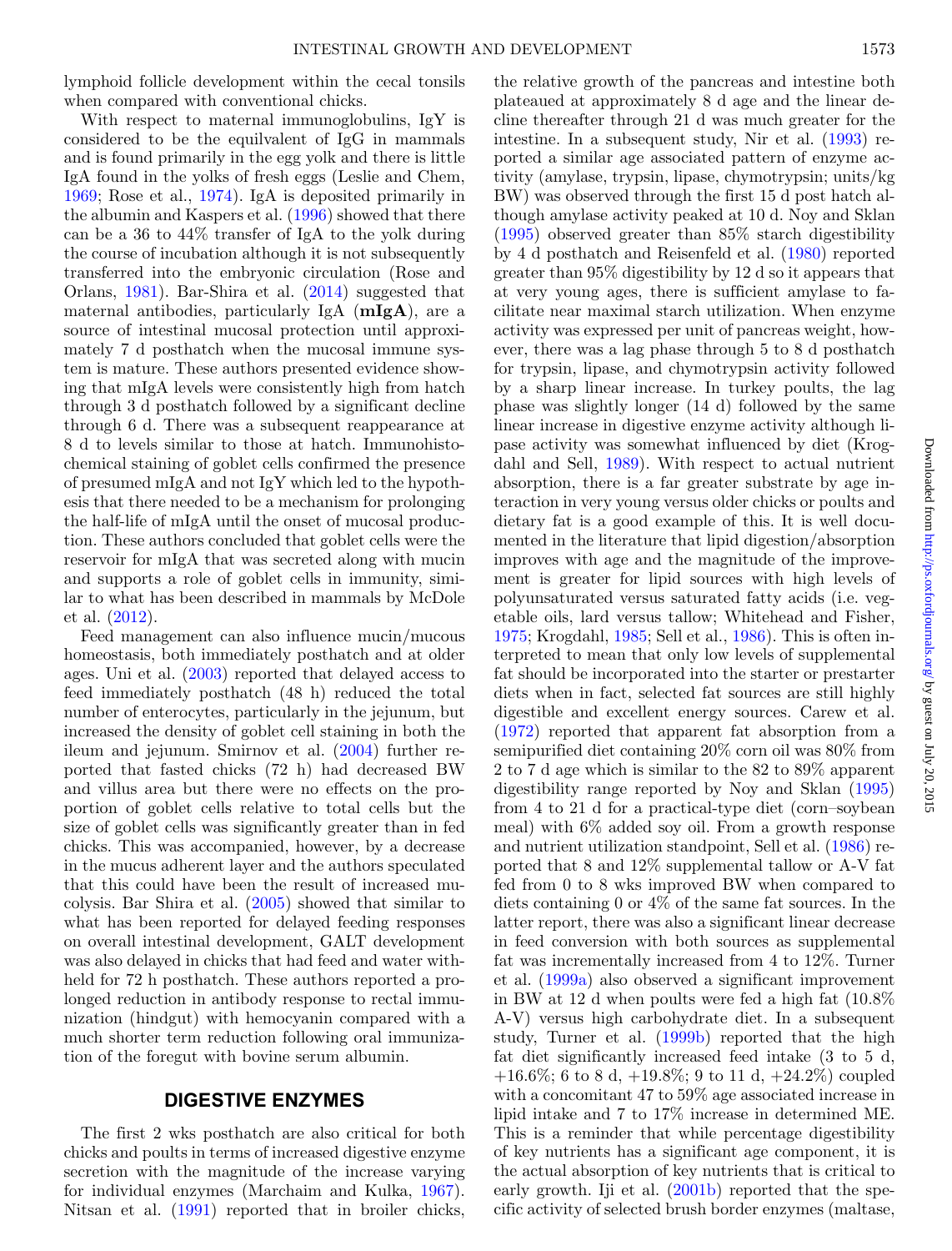sucrase, amino peptidase) was maximal at 1 day age and subsequent increases with age were simply a function of villus growth together with increased enterocyte number and area. This latter observation suggests that the enterocyte is not a primary limiting factor in nutrient absorption if macro-substrate digestion can be more effectively accomplished.

## **CONCLUSION**

The literature which has contributed to our knowledge base on early intestinal development in poultry has been developed over the last 50 years. In the last 20 years, however, the application of more sophisticated techniques to understanding intestinal physiology and novel approaches to potentially modulating early intestinal development (*in ovo* feeding) has accelerated our interest in the multiple contributions the intestine makes to the establishment of whole animal posthatch homeostasis. This heightened interest has included inputs from the realm of poultry management (immediate versus delayed access to feed), microbiome development (endogenous versus probiotics), and innate immunity (maternal antibodies). The broiler and turkey industries are already encountering constraints on the use of antibiotics (possibly including ionophores), increased reliance on anticoccidial vaccines, shortened and longer production cycles (product dependent), and heightened concerns with food safety. These challenges underscore the continuing need for novel research ideas combined with the integration of data that is already in the literature to facilitating a healthy and robust intestine.

### **ACKNOWLEDGMENTS**

A portion of the content presented herein was presented at a symposium sponsored by Dutch State Mines, Parsippany, NJ, that was held at the 2014 Arkansas Nutrition Conference.

### **REFERENCES**

- <span id="page-5-5"></span>Applegate, T. J., J. Dibner, M. L. Kitchell, Z. Uni, and M. S. Lilburn. 1999. Effect of turkey (*Meleagridis gallopavo*) breeder hen age and egg size on poult development. 2. Intestinal villus growth, enterocyte migration, and proliferation of the turkey poult. Comp. Biochem. Physiol. B 124:381–389.
- <span id="page-5-4"></span>Applegate, T. J., D. Karcher, and M. S. Lilburn. 2005. Comparative development of the small intestine in the turkey poult and Pekin duckling. Poult. Sci. 84:426–431.
- <span id="page-5-25"></span>Bar-Shira, E., I. Cohen, O. Elad, and A. Friedman. 2014. Role of goblet cells and mucin layer in protecting maternal IgA in precocious birds. Dev. Com. Immunology 44:186–194.
- <span id="page-5-1"></span>Bar-Shira, E., D. Sklan, and A. Friedman. 2003. Establishment of immune competence in the avian GALT during the immediate post-hatch period. Dev. Comp. Immunol. 27:147–157.
- <span id="page-5-26"></span>Bar Shira, E., D. Sklan, and A. Friedman. 2005. Impaired immune responses in broiler hatching hindgut following delayed access to feed. Vet. Immun. Immunopath 105:33–45.
- <span id="page-5-24"></span>Bar-Shira, E., and A. Friedman. 2006. Development and adaptations of innate immunity in the gastrointestinal tract of the newly hatched chick. Dev. Comp. Immunol. 30:930–941.
- <span id="page-5-9"></span>Batal, A. B., and C. M. Parsons. 2002. Effect of fasting versus feeding

oasis after hatching on nutrient utilization in chicks. Poult. Sci. 81:853–859.

- <span id="page-5-20"></span>Brockhausen, I., J. Schutzbach, and W. Kuhns. 1998. Glycoproteins and their relationship to human disease. Acta Anat. (Basel) 161:36–78.
- <span id="page-5-27"></span>Carew, L. B., Jr., R. H. Machemer, Jr., R. W. Sharp, and D. C. Foss. 1972. Fat absorption by the very young chick. Poult. Sci. 51:738–742.
- <span id="page-5-21"></span>Cheled-Shoval, S. L., N. S. Withana Gamage, E. Amit-Romach, R. Forder, J. Marshal, A. Van Kessel, and Z. Uni. 2014. Differences in intestinal mucin dynamics between germ-free and conventionally reared chickens after mannan-oligosaccharide supplementation. Poult. Sci. 93:636–644.
- <span id="page-5-19"></span>Cheng, H., and C. P. Leblond. 1974. Origin, differentiation and renewal of the four main epithelial cells in the mouse small intestine. IV. Unitarian theory of the origin of the four epithelial cell types. Am. J. Anat. 141:537–561.
- <span id="page-5-14"></span>Coates, M. E.. 1973. Gnotobiotic animals in nutrition research. Proc. Nutr. Soc. 32:53–58.
- <span id="page-5-15"></span>Coates, M. E., C. B. Cole, R. Fuller, S. B. Houghton, and H. Yokota. 1981. The gut microflora and the uptake of glucose from the small intestine of the chick. Br. Poult. Sci. 2:289–294.
- <span id="page-5-13"></span>Coates, M. E., R. Fuller, G. F. Harrison, M. Lev, and S. F. Suffolk. 1963. A comparison of the growth of chicks in the Gustafsson germ-free apparatus and in a conventional environment, with and without supplements of penicillin. Br. J. Nutr. 17:141–150.
- <span id="page-5-10"></span>Cook, R. H., and F. H. Bird. 1973. Duodenal villus area and epithelial cellular migration in conventional and germ-free chicks. Poult. Sci. 52:2276–2280.
- <span id="page-5-18"></span>Deplancke, B., and H. R. Gaskins. 2001. Microbial modulation of innate defense: Goblet cells and the intestinal mucus layer. Am. J. Clin. Nutr. 73:1131S–1141S.
- <span id="page-5-16"></span>Desseyn, J. L., J. P. Aubert, N. Porchet, and A. Laine. 2000. Evolution of the large secreted gel- forming mucins. Mol. Biol. Evol. 17:1175–1184.
- <span id="page-5-22"></span>Dharmani, P., V. Srivastava, V. Kissoon-Singh, and K. Chadee. 2009. Role of intestinal mucins in innate host defense mechanisms against pathogens. J. Innate Immun. 1:123–135.
- <span id="page-5-3"></span>Dibner, J. J., M. L. Kitchell, C. A. Atwell, and F. J. Ivey. 1996. The effect of dietary ingredients and age on the microscopic structure of the gastrointestinal tract in poultry. J. Appl. Poult. Res. 5:70– 77.
- <span id="page-5-8"></span>Ding, S. T., K. E. Nestor, and M. S. Lilburn. 1995. The concentration of different lipid classes during late embryonic development in a random bred turkey population and a subline selected for increased body weight at sixteen weeks of age. Poult. Sci. 74:374– 382.
- <span id="page-5-7"></span>Donaldson, W. E.. 1967. Lipid composition of chick embryo and yolk as affected by stage of incubation and maternal diet. Poult. Sci. 46:693–697.
- <span id="page-5-2"></span>Dror, Y., I. Nir, and Z. Nitsan. 1977. The relative growth of internal organs in light and heavy breeds. Br. Poult. Sci. 18:493–496.
- <span id="page-5-12"></span>Forbes, M., and J. T. Park. 1959. Growth of germ-free and conventional chicks: Effect of diet, dietary penicillin, and bacterial environment. J. Nutr. 67:69–84.
- <span id="page-5-11"></span>Forbes, M., W. C. Supplee, and G. F. Combs. 1958. Response of germ-free and conventionally reared turkey poults to dietary supplementation with penicillin and oleandomycin. Exp. Biol. Med. 99:110–113.
- <span id="page-5-17"></span>Forder, R. E. A., G. S. Howarth, D. R. Tivey, and R. J. Hughes. 2007. Bacterial modulation of small intestinal goblet cells and mucin composition during early potshatch development of poultry. Poult. Sci. 86:2396–2403.
- <span id="page-5-0"></span>Forder, R. E. A., G. S. Nattrass, M. S. Geier, R. J. Hughes, and P. I. Hynd. 2012. Quantitative analyses of genes associated with mucin synthesis of broiler chickens with induced necrotic enteritis. Poult. Sci. 91:1335–1341.
- <span id="page-5-6"></span>Foye, O. T., P. R. Ferket, and Z. Uni. 2007. The effects of in ovo feeding arginine, *B*-hydroxy-*B*- methyl-butyrate, and protein on jejunal digestive and absorption activity in embryonic and neonatal turkey poults. Poult. Sci. 86:2343–2349.
- <span id="page-5-23"></span>Friedman, A., E. Bar-Shira, and D. Sklan. 2003. Ontogeny of gut associated immune competence in the chick. World's Poult. Sci. J. 59:209–219.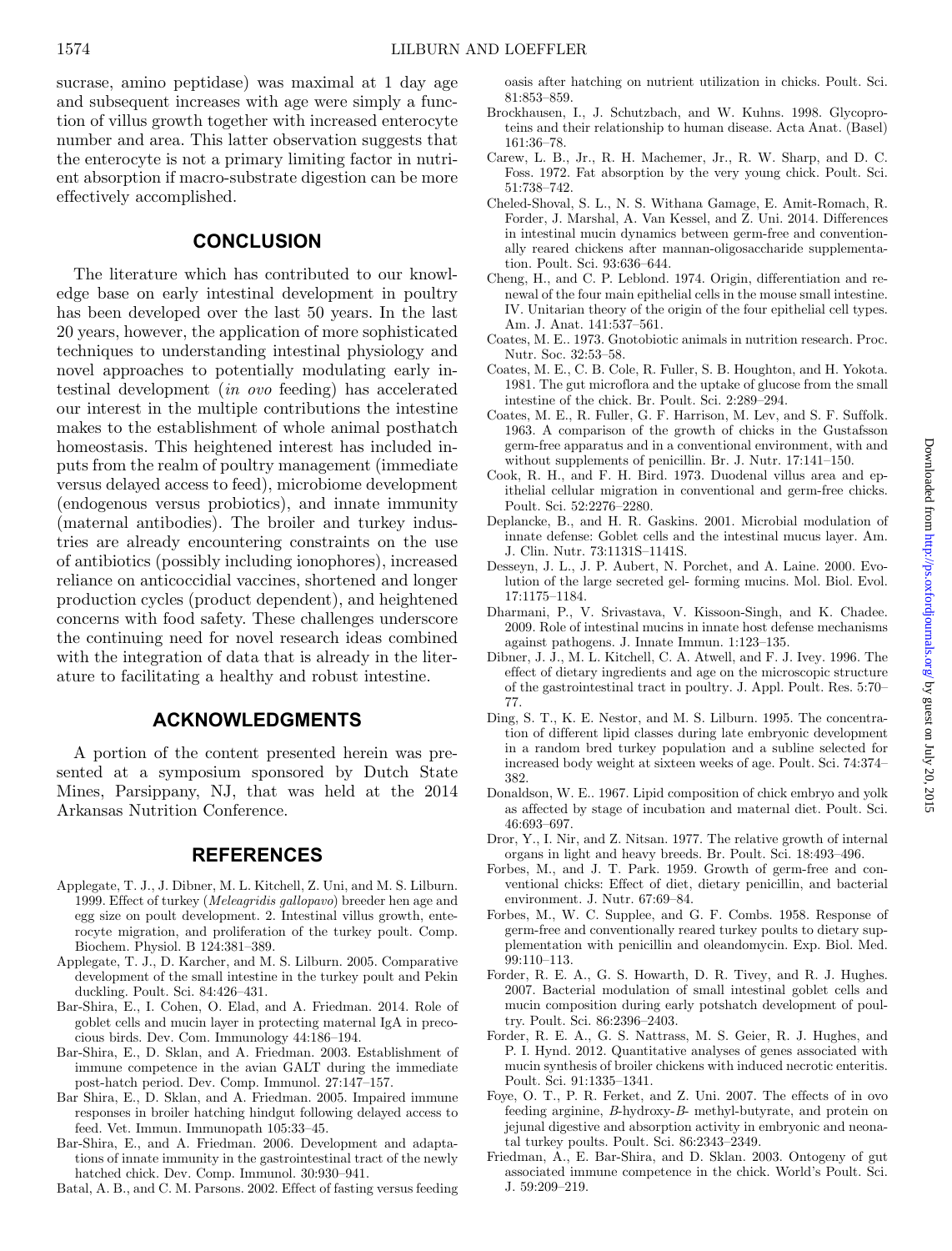- <span id="page-6-23"></span>Furuse, M., and J. Okumura. 1994. Review–Nutritional and physiological characteristics in germ-free chickens. Comp. Biochem. Physiol. 109A:547–556.
- <span id="page-6-10"></span>Gabriel, I., S. Mallet, M. Leconte, A. Travel, and J. P. Lalles. 2008. Effects of whole wheat feeding on the development of the digestive tract of broiler chickens. Anim. Feed Sci. Technol. 142:144–162.
- <span id="page-6-11"></span>Geyra, A., Z. Uni, and D. Sklan. 2001a. Enterocyte dynamics and mucosal development in the posthatch chick. Poult. Sci. 80:776– 782.
- <span id="page-6-17"></span>Geyra, A., Z. Uni, and D. Sklan. 2001b. The effect of fasting at different ages on growth and tissue dynamics in the small intestine of the young chick. Br. J. Nutr. 86:53–61.
- <span id="page-6-1"></span>Havenstein, G., P. R. Ferket, J. Grimes, M. A. Qureshi, and K. E. Nestor. 2007. Comparison of the performance of 1966- versus 2003-type turkeys when fed representative 1966 and 2003 turkey diets: Growth rate, livability, and feed conversion. Poult. Sci. 86:232–240.
- <span id="page-6-0"></span>Havenstein, G., P. R. Ferket, and M. A. Qureshi. 2003. Growth, livability, and feed conversion of 1957 versus 2001 broilers when fed representative 1957 and 2001 broiler diets. Poult. Sci. 82:1500– 1508.
- <span id="page-6-12"></span>Heywang, B. W., and M. A. Jull. 1930. The influence of starving and feeding mash and scratch grain, respectively, at different times on yolk absorption in chicks. Poult. Sci. 9:201–204.
- <span id="page-6-37"></span>Honjo, K., T. Hagiwara, K. Itoh, E. Takahashi, and Y. Hirota. 1993. Immunohistochemical analysis of tissue distribution of B and T cells in germfree and conventional chickens. J. Vet. Med. Sci. 55:1031–1034.
- <span id="page-6-29"></span>Hoskins, L.. 1993. Mucin degradation in the human gastrointestinal tract and its significance to enteric microbial ecology. Eur. J. Gastroen. Hepat. 5:205–213.
- <span id="page-6-16"></span>Hurwitz, S., D. Sklan, and I. Bartov. 1978. New formal approaches to the determination of energy and amino acid requirements of chicks. Poult. Sci. 57:197–205.
- <span id="page-6-9"></span>Iji, P. A., A. Saki, and D. R. Tivey. 2001a. Body and intestinal growth of broiler chickens on a commercial starter diet. 1. Intestinal weight and mucosal development. Br. Poult. Sci. 42:505–513.
- <span id="page-6-46"></span>Iji, P. A., A. Saki, and D. R. Tivey. 2001b. Body and intestinal growth of broiler chicks on a commercial starter diet. 2. Development and characteristics of intestinal enzymes. Br. Poult. Sci. 42:514–522.
- <span id="page-6-33"></span>Jiang, Z., A. C. Lossie, and T. J. Applegate. 2011. Evolution of trefoil factor(s): Genetic and spatio-temporal expression of Trefoil Factor 2 in the chicken (*Gallus gallus domesticus*). PLoS ONE 6:e22691.
- <span id="page-6-39"></span>Kaspers, B., H. Bondl, and T. W.F. Gobel. 1996. Transfer of IgA from albumen into the yolk sac during embryonic development in the chicken. J. Vet. Med. A 43:225–231.
- <span id="page-6-5"></span>Katanbaf, M. N., E. A. Dunnington, and P. B. Siegel. 1988. Allomorphic relationships from hatching to 56 days in parental lines and F1 crosses of chickens 27 generations for high or low body weight. Growth Dev. Aging 52:11–21.
- <span id="page-6-27"></span>Kim, Y. S., and J. R. Gum. 1995. Diversity of mucin genes, structure, function, and expression. Gastroenterol. Editorials 109:999–1013.
- <span id="page-6-34"></span>Kim, Y. S., and S. B. Ho. 2010. Intestinal goblet cells and mucins in health and disease: Recent insights and progress. Curr. Gastroenterol. Rep. 12:319–330.
- <span id="page-6-32"></span>Kjellev, S.. 2009. The trefoil factor family –Small peptides with multiple functionalities. Cell. Mol. Life Sci. 66:1350–1369.
- <span id="page-6-3"></span>Konarzewski, M., J. Kozlowski, and M. Zioiko. 1989. Optimal allocation of energy to growth of alimentary tract in birds. Funct. Ecol. 3:589–596.
- <span id="page-6-4"></span>Konarzewski, M., C. Lilja, J. Kozlowski, and B. Lewonczuk. 1990. On the optimal growth of the alimentary tract in avian postembryonic development. J. Zool. London 222:89–101.
- <span id="page-6-20"></span>Kornasio, R., O. Halevy, O. Kedar, and Z. Uni. 2011. Effect of in ovo feeding and its interaction with timing of first feed on glycogen reserves, muscle growth, and body weight. Poult. Sci. 90:1467– 1477.
- <span id="page-6-45"></span>Krogdahl, A.. 1985. Digestion and absorption of lipids in poultry. J. Nutr. 115:675–685.
- <span id="page-6-44"></span>Krogdahl, A., and J. L. Sell. 1989. Influence of age on lipase, amylase, and protease activities in pancreatic tissue and intestinal contents of young turkeys. Poult. Sci. 68:1561–1568.
- <span id="page-6-25"></span>Kussaibaiti, R., J. Guillaume, and B. Leclercq. 1982. The effects of the gut microflora on the digestibility of starch and proteins in young chicks. Ann. Zootech. 31:483–488.
- <span id="page-6-24"></span>Lan, T., M. W.A. Verstegen, S. Tamminga, and B. A. Williams. 2005. The role of the commensal gut microbial community in broiler chickens. World's Poult. Sci. J. 61:95–104.
- <span id="page-6-38"></span>Leslie, G. A., and W. L. Chem. 1969. Phylogeny of immunoglobulin structure and function. 3. Immunoglobulins of the chicken. J. Exp. Med. 130:1337–1352.
- <span id="page-6-31"></span>Lievin-Le Moal, V., and A. L. Servin. 2006. The front line of enteric host defense against unwelcome intrusion of harmful microorganisms: Mucins, antimicrobial peptides, and microbiota. Clin. Microbiol. Rev. 19:315–337.
- <span id="page-6-15"></span>Lilburn, M. S. 1998. Practical aspects of early nutrition for poultry. J. Appl. Poult. Res. 7:420–424.
- <span id="page-6-2"></span>Lilja, C. 1983. A comparative study of postnatal growth and organ development in some species of birds. Growth 47:317–339.
- <span id="page-6-21"></span>Loundon, A. H., R. Shanmugasundaram, M. S. Lilburn, and R. K. Selvaraj. 2011. Intestinal physiology and regulatory T cell response to immediate or delayed access to feed and water in Pekin ducklings. Poult. Sci. 90:2041–2046.
- <span id="page-6-28"></span>Macfarlane, G. T., and G. R. Gibson. 1991. Formation of glycoprotein degrading enzymes by *Bacteroides frajilis*. FEMS Microbiol. Lett. 61:289–293.
- <span id="page-6-30"></span>Mack, D. R., S. Michail, S. Wie, L. McDougall, and M. A. Hollingsworth. 1999. Probiotics inhibit enteropathogenic *E. coli* adherence in vitro by inducing intestinal mucin gene expression. Am. J. Physiol. 276:G941–950.
- <span id="page-6-41"></span>Marchaim, U., and R. G. Kulka. 1967. The non-parallel increase in amylase, chymotrypsinogen and procarboxypeptidase in the developing chick pancreas. Biochim. Biophys. Acta 146:553–559.
- <span id="page-6-40"></span>McDole, J. R., L. W. Wheeler, K. G. McDonald, B. M. Wang, V. Konjufca, K. A. Knoop, R. D. Newberry, and M. J. Miller. 2012. Goblet cells deliver luminal antigen to  $CD103(+)$  dendritic cells in the small intestine. Nature 483:345–349.
- <span id="page-6-35"></span>McGuckin, M. A., S. K. Linden, P. Sutton, and T. H. Florin. 2011. Mucin dynamics and enteric pathogens. Nat. Rev. Microbol. 9:265–278.
- <span id="page-6-8"></span>Mitchell, M. A., and M. W. Smith. 1991. The effects of genetic selection for increased growth rate on mucosal and muscle weights in the different regions of the small intestine of the domestic fowl (*Gallus domesticus*). Comp. Biochem. Physiol. 99A: 251–258.
- <span id="page-6-13"></span>Moran, E. T., and B. S. Reinhart. 1980. Poult yolk sac amount and composition upon placement: Effect of breeder age, egg weight, sex, and subsequent change with feeding or fasting. Poult. Sci. 59:1521–1528.
- <span id="page-6-36"></span>Muir, W. I. 1998. Avian intestinal immunity: basic mechanisms and vaccine design. Poult. Avian. Biol. Rev. 9:87–106.
- <span id="page-6-26"></span>Muramatsu, T., O. Takasu, M. Furuse, I. Tasaki, and H. Okumura. 1987. Influence of the gut microflora on protein synthesis in tissues and in the whole body. Biochem. J. 246:475–479.
- <span id="page-6-22"></span>Naqui, S. A., D. H. Lewis, and C. F. Hall. 1970. Intestinal microflora in turkeys. Avian Dis. 14:620–625.
- <span id="page-6-7"></span>Newcombe, M., and J. D. Summers. 1984. Feed intake and gastrointestinal parameters of broiler and leghorn chicks in response to dietary energy concentration. Nutr. Rep. Int. 29:1127–1136.
- <span id="page-6-6"></span>Nir, I., Z. Nitsan, Y. Dror, and N. Shapira. 1978. Influence of overfeeding on growth, obesity, and intestinal tract in young chicks of light and heavy breeds. Br. J. Nutr. 39:27–35.
- <span id="page-6-43"></span>Nir, I., Z. Nitsan, and M. Mahagna. 1993. Comparative growth and development of the digestive organs and some enzymes in broiler and egg type chicks after hatching. Br. Poult. Sci. 34:523–532.
- <span id="page-6-42"></span>Nitsan, Z., G. Ben-Avraham, Z. Zoref, and I. Nir. 1991. Growth and development of the digestive organs and some enzymes in broiler chicks after hatching. Br. Poult. Sci. 32:515–523.
- <span id="page-6-14"></span>Noble, R. C., and J. H. Moore. 1964. Studies on the lipid metabolism of the chick embryo. Can. J. Biochem. 42:1729–1741.
- <span id="page-6-18"></span>Noy, Y., A. Geyra, and D. Sklan. 2001. The effect of early feeding on growth and small intestinal development in the posthatch poult. Poult. Sci. 80:912–919.
- <span id="page-6-19"></span>Noy, Y., and Y. Pinchasov. 1993. Effect of a single posthatch intubation of nutrients on subsequent early performance of broiler chicks and turkey poults. Poult. Sci. 72:1861–1866.